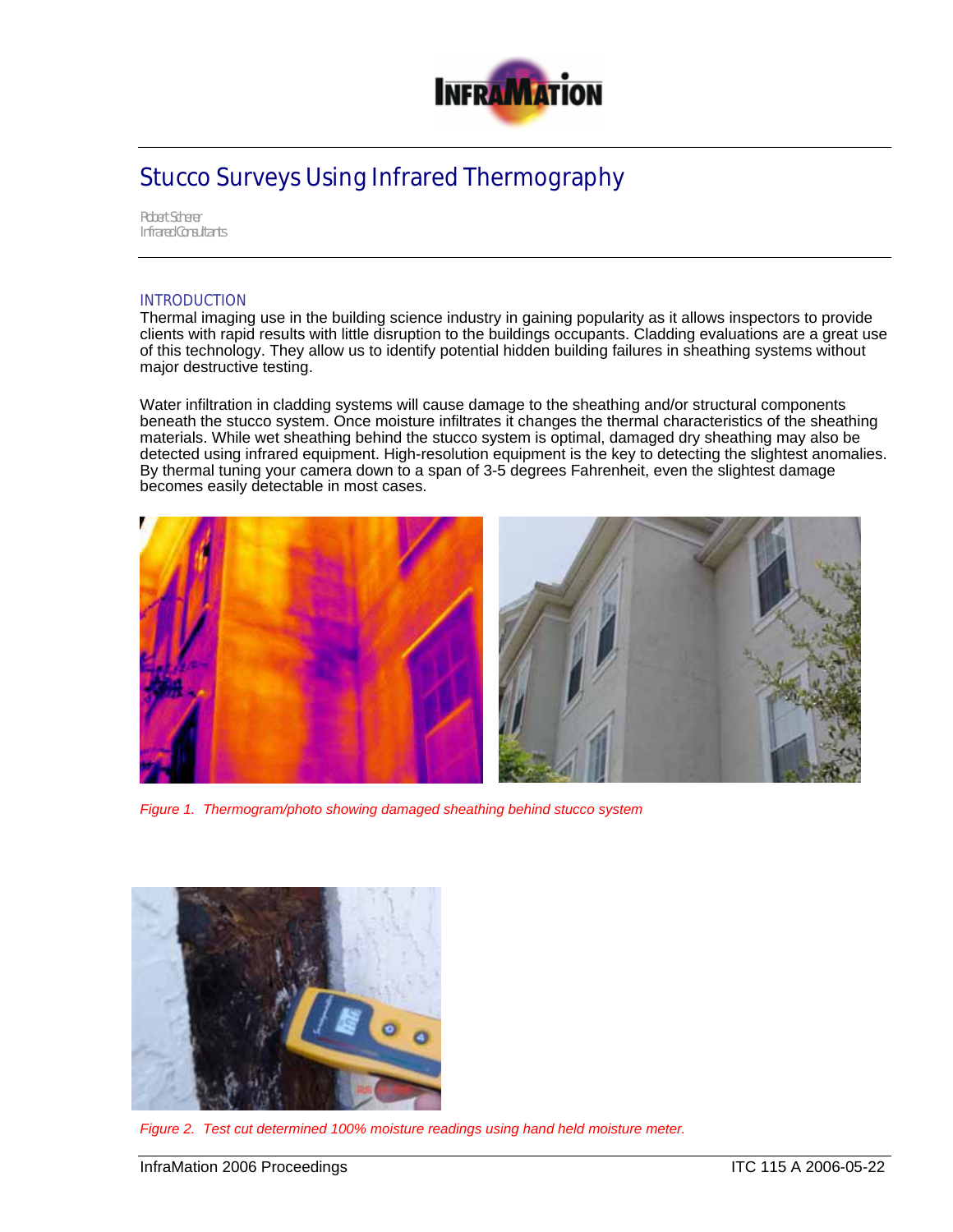

Once you have determined a specific area, performing intrusive test cuts will help in data interpretation. This is extremely important as different conditions can distort your findings. Once a baseline condition is identified, interpretation of images will be much more accurate.



*Figure 3. Thermogram/photo showing damaged sheathing behind stucco system*



*Figure 4. Test cuts are performed to determine a baseline for interpretation*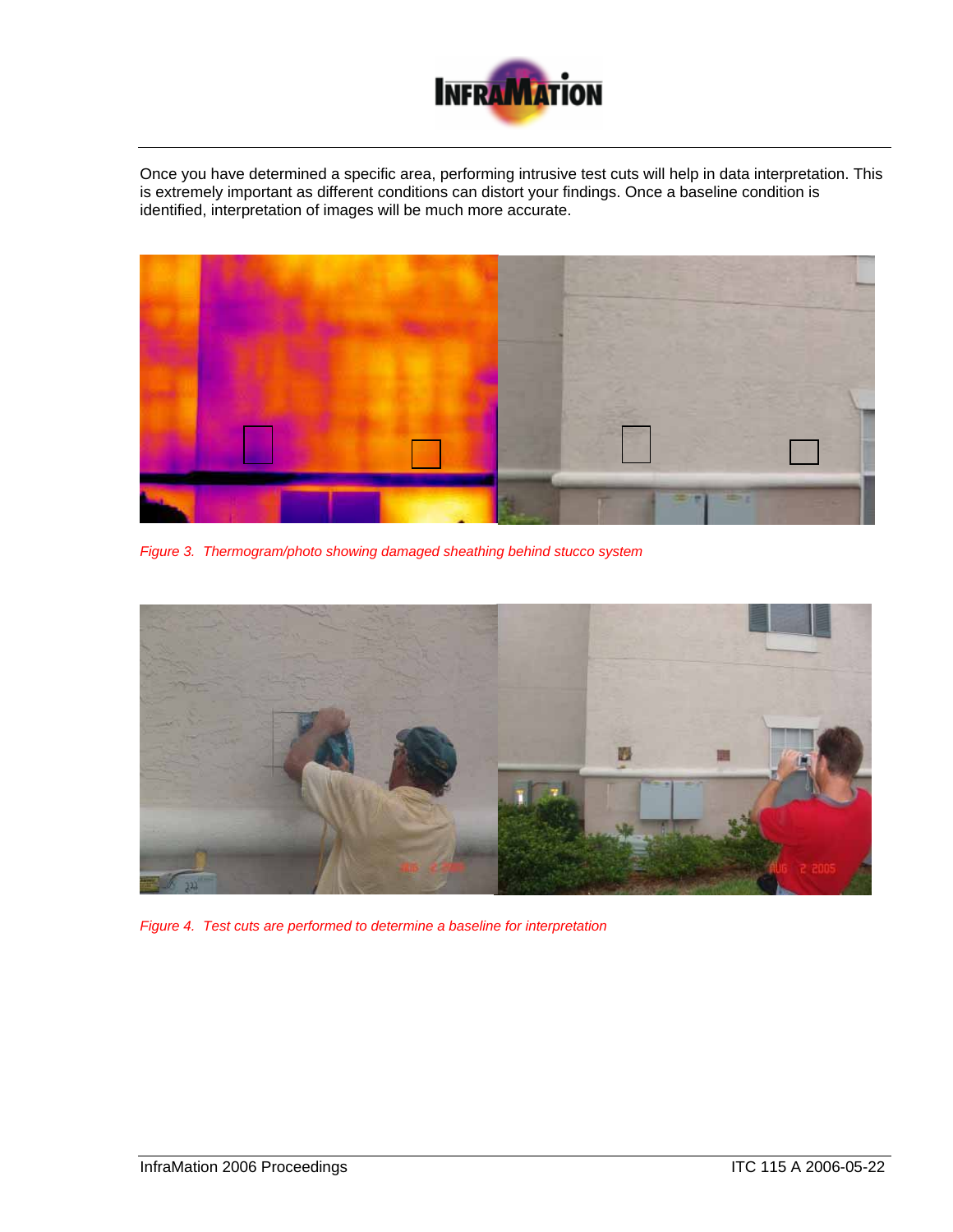



*Figure 5. Moisture readings are then taken to confirm IR findings; left photo has 72.9% moisture, right photo has 14.8%* 



*Figure 6. Thermogram/photo showing no anomalies* 

Conditions are best when the inspection is performed 2-4 days after a substantial rain event. Different climates can change the "window of opportunity" for the inspection. In hot and humid climates, it is usually best to perform the inspection during the heating hours of the day, generally between 10am and 3pm. In cooler climates, inspection techniques are similar to roofing applications; the inspection may be performed in the late evening. Every climate is different, it is important to schedule evaluations during the right conditions.

Many building conditions can also cause false readings. Multi-story wood framing buildings will have 12 to 24 inch floor joists in between each floor. AC ducts, plumbing, and other systems are located in this space. Leaking air ducts can sub-cool the space and will show up as possible moisture in the exterior cladding. (see example below) We generally discount these areas unless the delta-T is extreme.